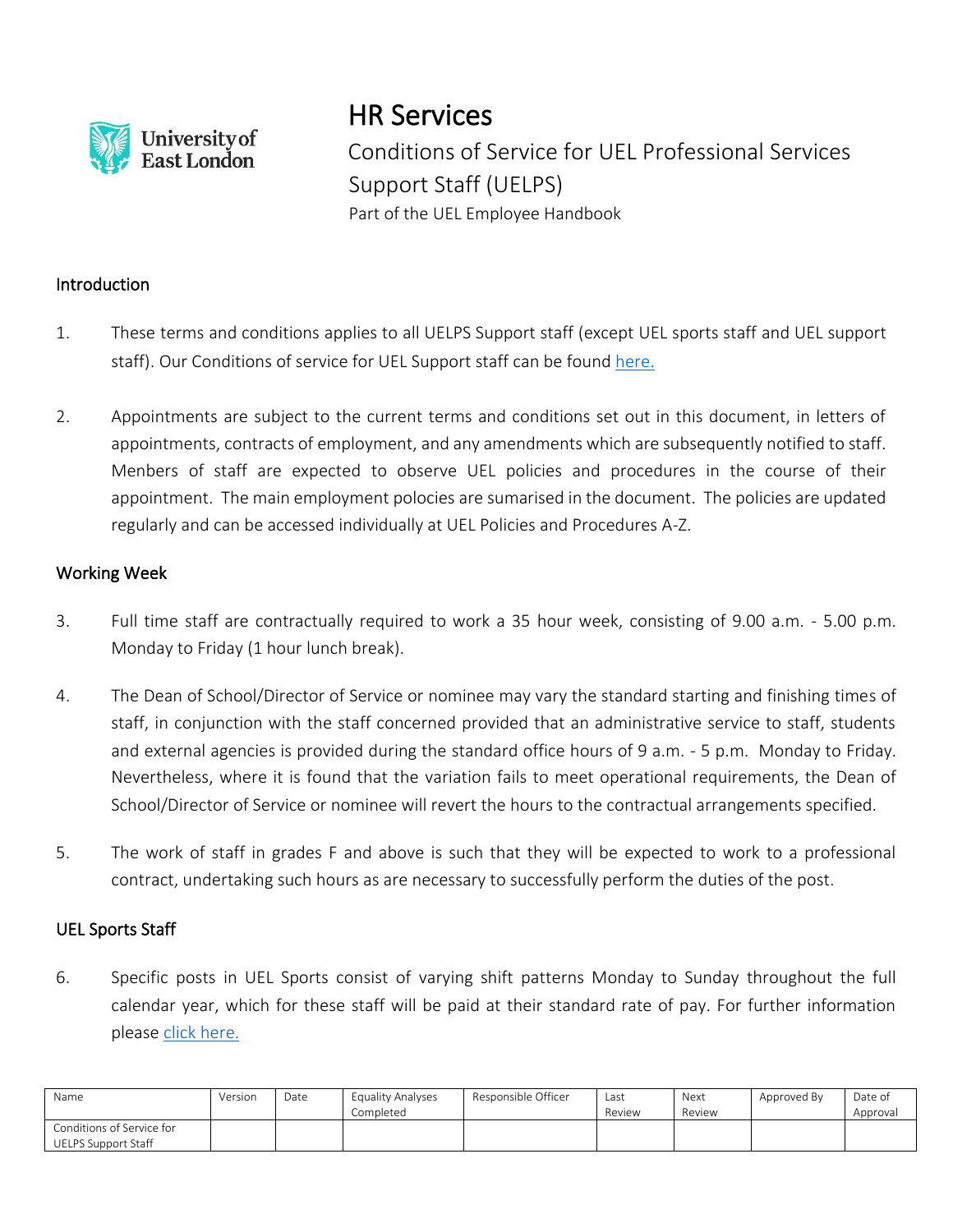

# **Exclusivity**

7. All supports staff are expected to devote their whole time service to the work of UEL and shall not engage in any other employment or consultancy without the express agreement of their Dean of School/Director of Service. Such agreement, where it does not conflict with the interests of UEL, shall not be unreasonably withheld.

# Annual Leave

- 8. Staff are entitled to 25 days in a full holiday year, increasing to 30 days after completion of 5 years' at UEL. The entitlement to 30 days leave will take effect on the first of the month following the 5 years' anniversary. Continuous service with other employers will not be counted as qualifying service for the purposes of the additional five days entitlement. Maternity leave (including authorised unpaid maternity leave) shall be regarded as service for the purpose of calculating an employee's entitlement to annual leave after five years' continuous service.
- 9. The leave year runs from 1st September to 31st August. In exceptional circumstances Deans of School/Directors of Service may agree to the carry over of a maximum of five days to the next leave year, to be taken by 28th February. Any carry over of more than five days may only be approved by the Vice-Chancellor or nominee. Leave outstanding at the end of a year not covered by the above arrangements shall be lost.
- 10. The timing of a staff member's annual leave is the prerogative of the Dean of School/Director of Service, and the needs of the service shall normally take precedence in the consideration of annual leave requests. Requests must be submitted to the Dean of School/Director of Service or nominee, as appropriate, giving reasonable advance notification.
- 11. The taking of annual leave may be restricted during certain critical periods of the year to meet operational requirements, as determined by the Dean of School/Director of Service, or nominee. Nevertheless, within these parameters every effort will be made to accommodate individual staff preferences, including constraints arising from family responsibilities.
- 12. New entrants to UEL shall be entitled to annual leave proportionate to their completed months of service during the first leave year of their appointment at UEL.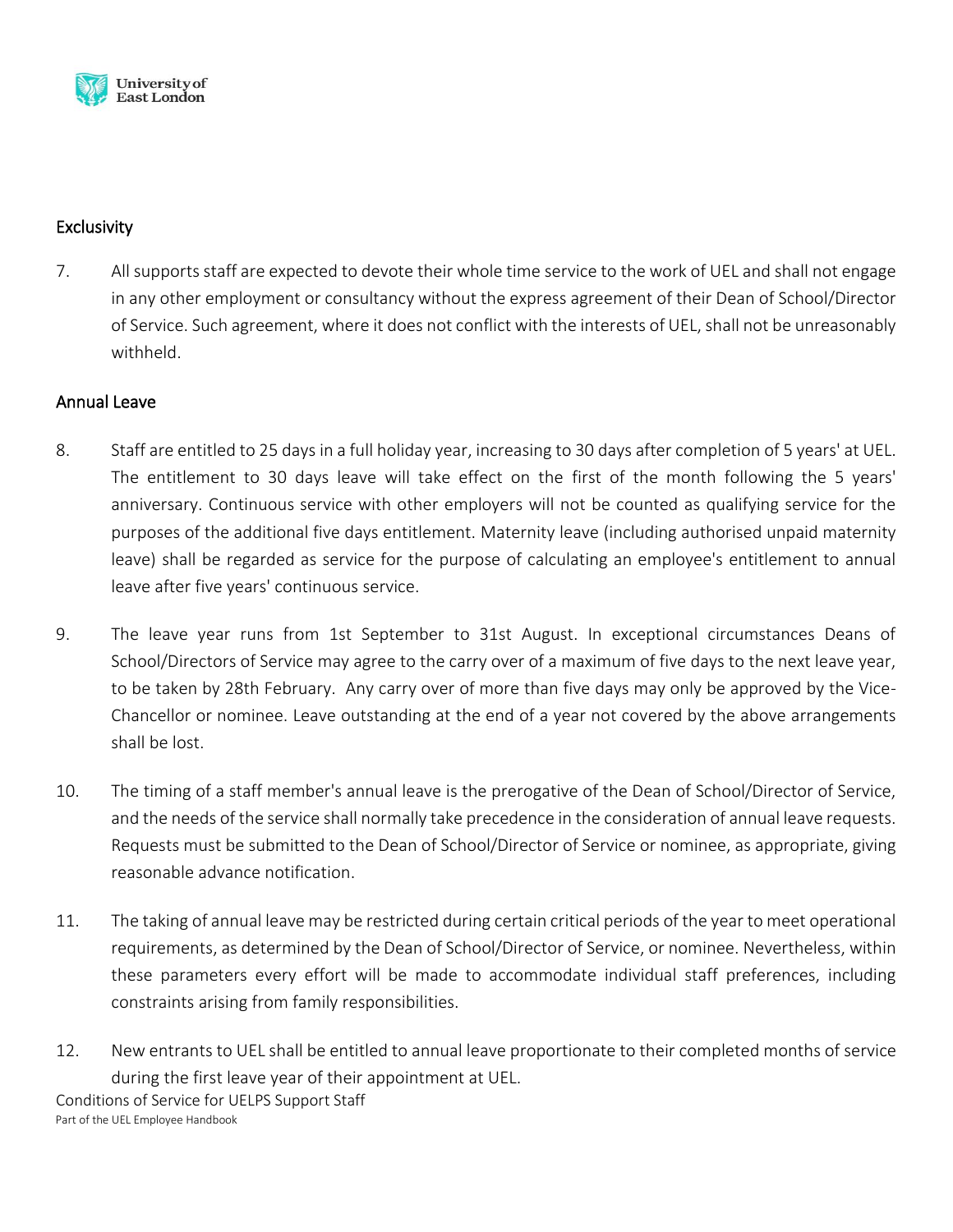

- 13. Newly appointed staff joining UEL who have holidays pre-arranged will have those arrangements honoured, provided it is understood that should the staff member resign before qualifying for the leave taken, the equivalent monetary value of the leave will be deducted from the staff member's final pay.
- 14. UEL does not make payments in lieu of leave not taken, except, for a staff member during their last year of employment where the date of departure may be part way through the leave year and they may not have fully used up their entitlement.

### Compassionate/Special Leave

### (i) Compassionate Leave

15. Please see section 2.10 of our Flexible Employment Policy

### (ii) Special Leave with Pay

15. Subject to operational requirements, special leave of absence with pay shall be granted at the discretion of the Dean of School/Director of Service or nominee, as appropriate, in the following circumstances:

# (a) Compulsory attendance at court (attendance as a witness, NOT, in court cases where the staff member is the 'accused').

16. In such circumstances, the employee shall claim the allowance for loss of earnings to which they are entitled. UEL shall then deduct from the employee's full pay an amount equal to the allowance received.

### (b) Spouse or Partner and Adoption Leave

17. Please see Sections 10 and 11 of our [Maternity, Parental and Adoption Policy.](https://uelac.sharepoint.com/:b:/r/sites/hr/Shared%20Documents/Policies%202020/Maternity,%20Spouse%20or%20Partner%20and%20Adoption%20Leave%20Policy.pdf?csf=1&web=1&e=A2wRjo)

### (c) Jury Service

17. A staff member who receives a summons to serve on a jury must report that to their Dean of School/Director of Service or nominee, as appropriate. They shall grant leave of absence unless exemption is secured from the court because of exceptional UEL operational or personal reasons.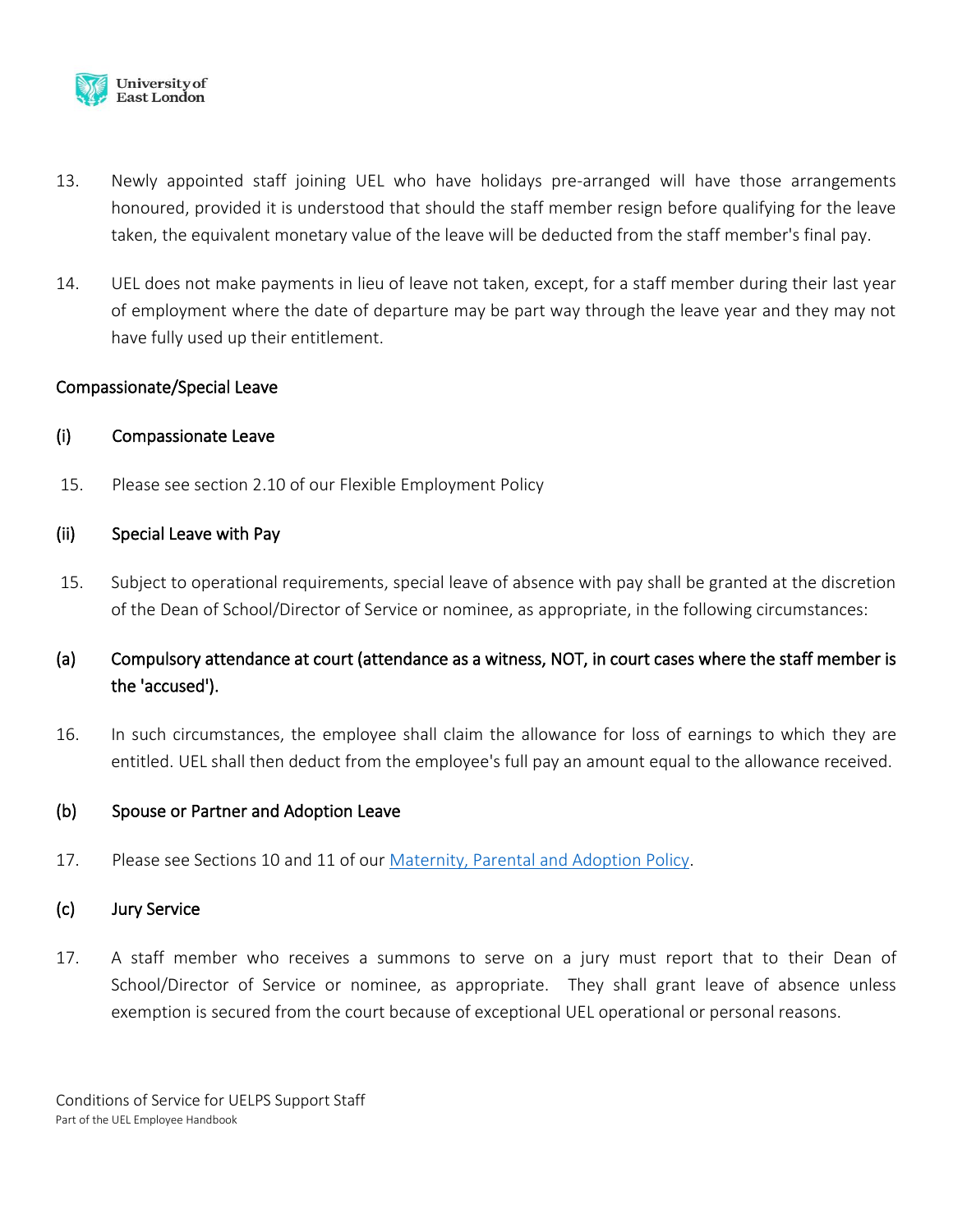

18. A staff member serving as a juror shall claim the allowance for loss of earnings to which they are entitled under the Jurors' Allowance Regulations currently in force. UEL will then deduct from the staff member's full pay an amount equal to the allowance received.

# (d) Other Public Duties

- 19. Sympathetic consideration will be given to granting special leave to staff fulfilling duties for which they have been duly elected or appointed, which further the interests of UEL in the context of the local community.
- 20. These may include the following roles:
	- (a) A Justice of the Peace
	- (b) A member of a Regional or District Health Authority
	- (c) A member of a Managing or Governing Body of an Education Institution
	- (d) Attendance at a statutory tribunal or body
	- (e) Service with Territorial Army or auxiliary forces and
	- (f) Volunteering activities: to encourage staff to engage with their local community, UEL will offer up to 3.5 hours of matched time (up to a maximum of four times a year) to staff who undertake volunteering activities. Please see Section 2 of our Corporate Social Responsibility Policy.

### iii) Leave Arrangements for Domestic Emergencies

21. Every effort will be made to enable staff to take time off to deal with domestic emergencies. Dependent on the nature of the emergency retrospective unpaid or compassionate leave may be granted by the Dean of School/Director of Service or nominee, as appropriate. Where the domestic emergency is not covered by the compassionate leave provisions the Dean of School/Director of Service or nominee have discretion regarding whether and how staff should make up the lost time. Staff will normally be expected to use their annual leave entitlement to deal with the domestic emergency, or alternatively to make up the time lost by working during a mutually convenient time. Alternatively, where the staff member's annual leave entitlement has been exhausted they may be granted unpaid leave.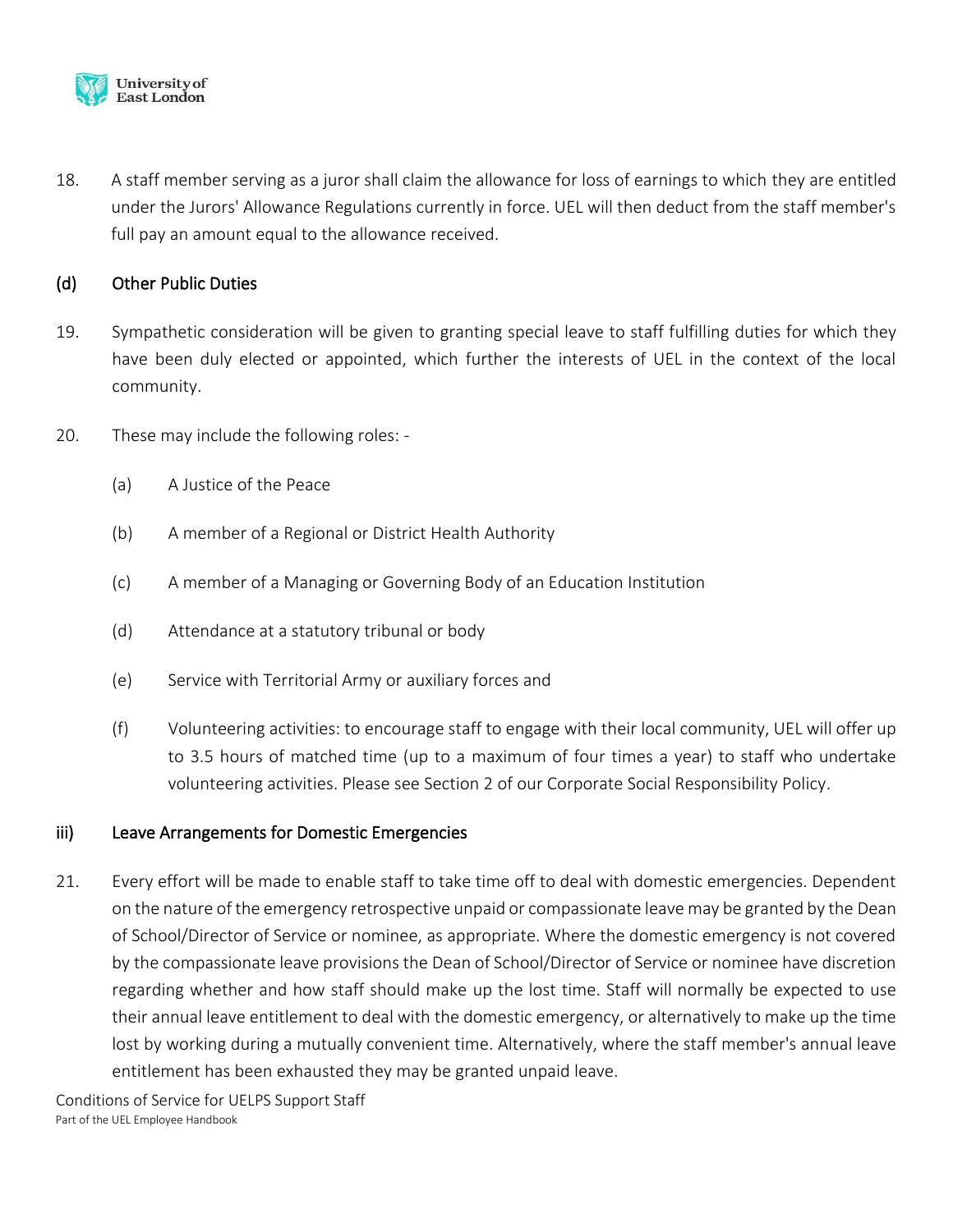

### (iv) Medical/dental appointments

22. Members of staff should make every effort to arrange routine doctor or dentist appointments outside of their normal working hours. Where this is not possible, they should be made at the beginning or end of the staff member's normal working time; in such circumstances a staff member will normally not be asked to make the time up, unless they have had a significant number of appointments in the previous 12 months during working hours, in which case they may be asked to do so. All medical and dental appointments (including hospital appointments) during a staff member's normal working hours will be recorded as sick leave if the absence is more than three hours.

### (v) Time-off with Pay for Cervical/Breast Cancer Screening

23. Time off with pay shall be granted to staff members to attend for cervical/breast cancer screening, where such testing cannot be arranged outside working hours. The actual appointment time is subject to the Dean of School/Director of Service or nominee's prior approval, as such authorisation is subject to service requirements. Requests for time off will not be unreasonably refused.

### (vi) Part time/Term Time Only Workers

### (a) Working Week

24. The hours of work for part time staff are as determined by the Dean of School/Director of Service or nominee.

### (b) Part Time Staff

24. Staff working regularly less than 35 hours per week receive pay on a pro rata basis to the full-time equivalent.

### (c) Annual Leave

(1) (Staff Pay Grading Review Scheme) Part Time All Year round Staff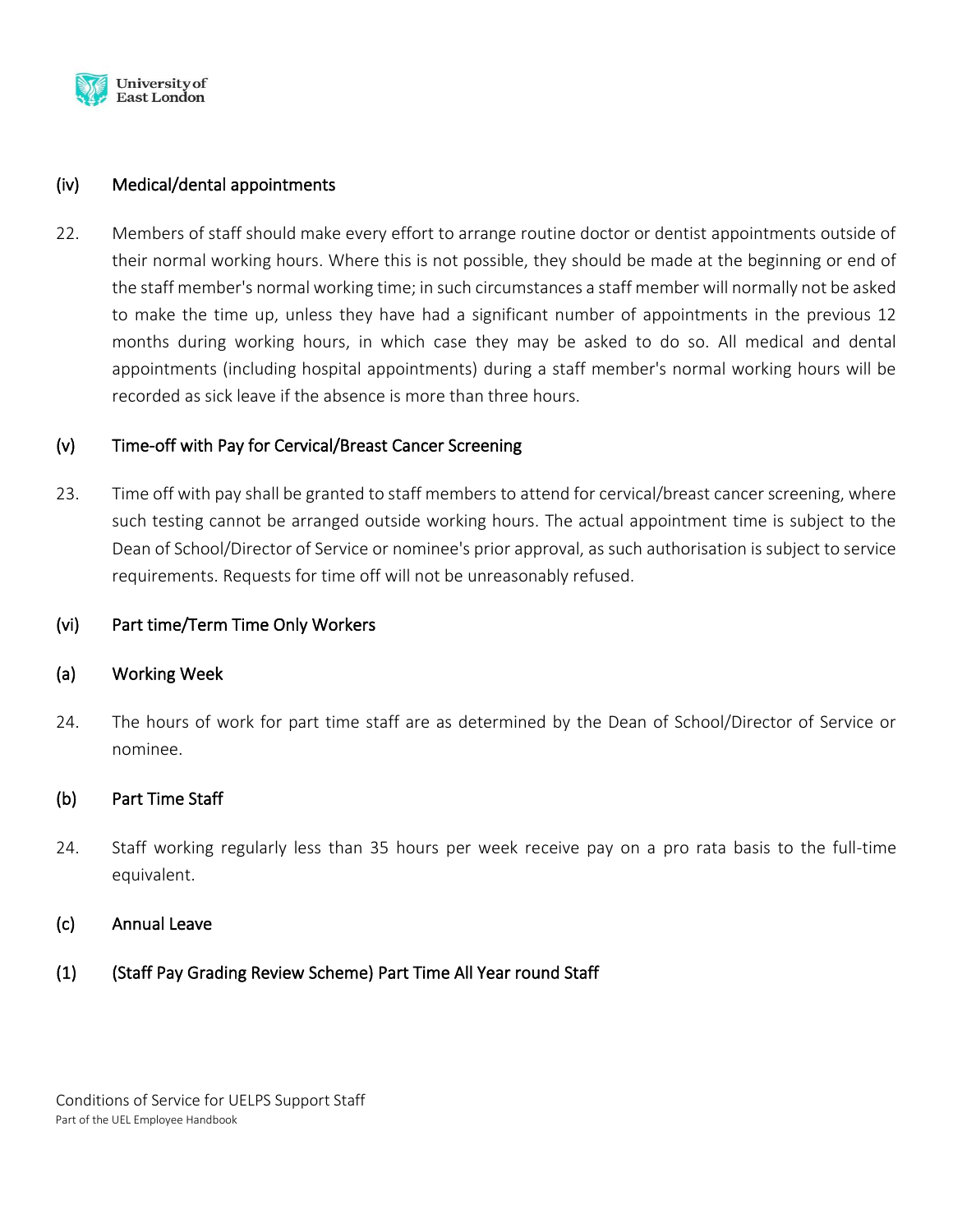

25. Leave for part time all year round staff should be recorded in hours and per annum. The method used for calculation of leave for this group of staff is as follows: -

### Under 5 years' continuous service at UEL

No. of hours per week x 5

Example:

20 hours per week all year round  $20 \times 5 = 100$ Total leave = 100 hours

# More than 5 years' continuous service at UEL

(No. of hours per week  $x 5$ ) + (No. of hours per week)

Example:

20 hours per week all year round 20 x 5 + 20 hours Total leave = 120 hours

# (2) Term Time Only Staff

- 26. Term time only staff, with less than 5 years' continuous service at UEL will receive payment for 22 days in lieu of leave.
- 27. Staff with at least 5 years' continuous service will, from the first of the month following the 5 year anniversary, be entitled to take the equivalent of a pro-rata entitlement of one week's of their normal working week's hours as leave during term time in addition to the payment for 22 days in lieu.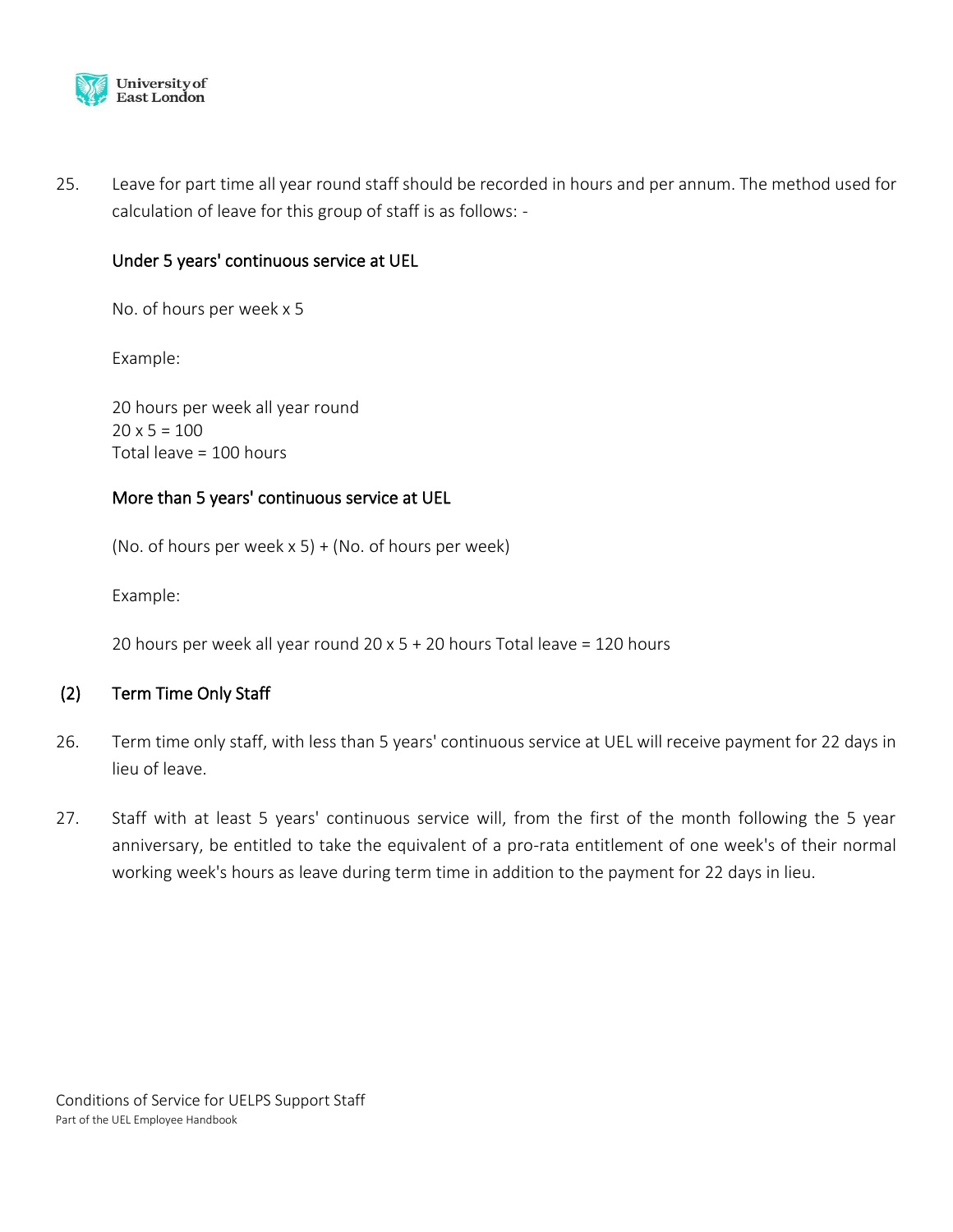

# Table for Calculating Annual Leave

# Entitlement on Joining UEL

25 Days Leave (Rounded to nearest 1/2 day)

| Month   | Sep | Oct | Nov            | Dec | Jan  | Feb  | Mar             | Apr  | May | Jun | Jul | Aug |
|---------|-----|-----|----------------|-----|------|------|-----------------|------|-----|-----|-----|-----|
| Started |     |     |                |     |      |      |                 |      |     |     |     |     |
| Leave   | 25  | 23  | $\sim$ 1<br>∠⊥ | 19  | 16.5 | 14.5 | $\bigcap$<br>ᆂᄼ | 10.5 | 8.5 | 6.5 | 4   | ∸   |
| Due     |     |     |                |     |      |      |                 |      |     |     |     |     |

30 Days (Long Service) Leave (Rounded to nearest 1/2 day)

| Month   | Sep | Oct              | Nov                   | Dec         | Jan | Feb                   | Mar | Apr       | May | Jun | Jul | Aug   |
|---------|-----|------------------|-----------------------|-------------|-----|-----------------------|-----|-----------|-----|-----|-----|-------|
| Started |     |                  |                       |             |     |                       |     |           |     |     |     |       |
| Leave   | 30  | $\lnot$<br>ں. ہے | $\cap$ $\Gamma$<br>25 | 22.50<br>າາ | 20  | $\rightarrow$<br>17.5 | 15  | 12<br>ᆂᆇᇾ | 10  | -   | ب   | ر . ب |
| Due     |     |                  |                       |             |     |                       |     |           |     |     |     |       |

# Entitlement on Leaving UEL

25 Days Leave (Rounded to nearest 1/2 day)

| Month   | Sep | Oct | Nov | Dec | Jan  | Feb                | Mar  | Apr  | May | Jun          | Jul       | Aug |
|---------|-----|-----|-----|-----|------|--------------------|------|------|-----|--------------|-----------|-----|
| Started |     |     |     |     |      |                    |      |      |     |              |           |     |
| Leave   | ∸   | 4   | 6.5 | 8.5 | 10.5 | $1^{\circ}$<br>ᆂᆇᇾ | 14.5 | 16.5 | 19  | $\sim$<br>ᅩᅩ | ำว<br>ر ے | 25  |
| Due     |     |     |     |     |      |                    |      |      |     |              |           |     |

30 Days (Long Service) Leave (Rounded to nearest 1/2)

| Month   | Sep       | Oct | Nov | Dec | Jan        | Feb             | Mar            | Apr | May  | Jun                   | Jul               | Aug |
|---------|-----------|-----|-----|-----|------------|-----------------|----------------|-----|------|-----------------------|-------------------|-----|
| Started |           |     |     |     |            |                 |                |     |      |                       |                   |     |
| Leave   | ιĘ<br>د.ء | ٮ   | -   | 10  | 12E<br>ᆂᄼᇅ | <b>15</b><br>⊥⊃ | ד ו<br>ᅩ / ‥ ノ | 20  | 22.5 | $\cap$ $\Gamma$<br>25 | $27$ $-$<br>ن ، ے | 30  |
| Due     |           |     |     |     |            |                 |                |     |      |                       |                   |     |

### Note

The formula for calculating pay of outstanding annual leave is 1/260.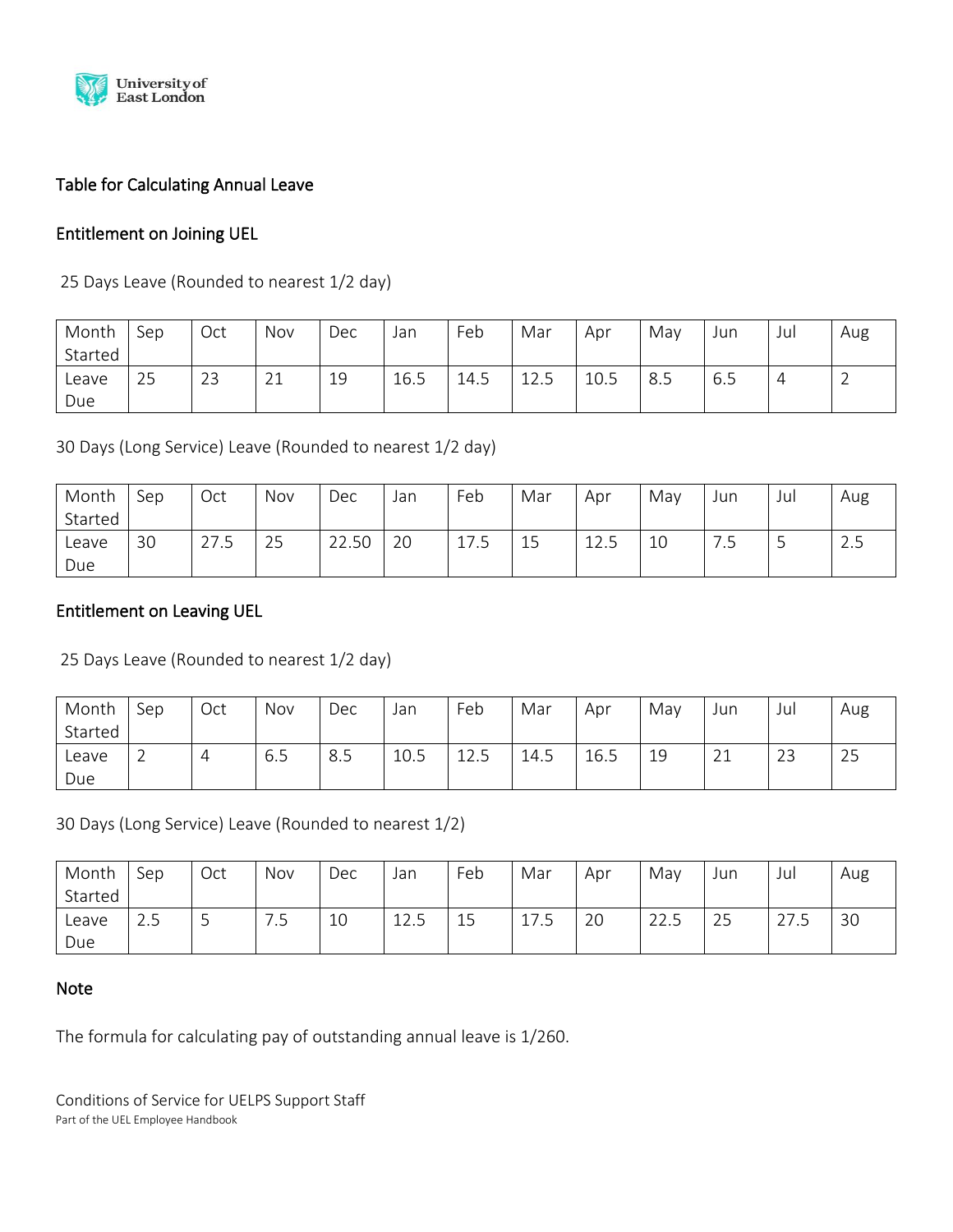

# Sick Leave and Sick Pay

# (i) Statutory Sick Pay Regulations (SSP)

- 28. Employers are responsible for paying SSP to their staff members for 28 weeks of sickness, irrespective of the Tax Year. Any sickness benefit due beyond the 28 week period will be payable by the Department of Health and Social Security.
- 29. SSP will be paid for periods of sickness lasting four calendar days or more. This is known as a "PIW" Period of Incapacity for Work, the first three days of which will be "waiting days". If, however, staff have a subsequent period of sickness within 56 calendar days (8 weeks) of the previous period, SSP will be payable from the first day of the subsequent sickness, provided that the period lasts for four calendar days or more, i.e. a PIW has been formed.
- 30. SSP is a flat rate weekly amount based on employees' earnings and it will be subject to Income Tax and National Insurance and Superannuation contributions (if the staff member is in a superannuation scheme).
- 31. In addition UEL operates a Sick Pay Scheme and as this is at a higher rate than SSP, it will come into the overall calculation and will be included in the staff member's sick pay (or salary) on pay slips. SSP is not an additional payment to UEL's Sick Pay Scheme but a minimum statutory entitlement, which will be offset against any payments made under UEL's Sick Pay Scheme.
- 32. If staff are not entitled to SSP, Form SSP 1(E) will be issued to them by UEL's Payroll Section giving the reasons and enabling them to claim State benefit from the DHSS. Staff members will be excluded from SSP on any of the following grounds:
	- over State pension age (60 for women, 65 for men);
	- has a contract of employment for 3 months or less;
	- has average weekly earnings of less than the lower earnings level or National Insurance contribution liability;
	- has claimed certain State benefits within the previous 57 days;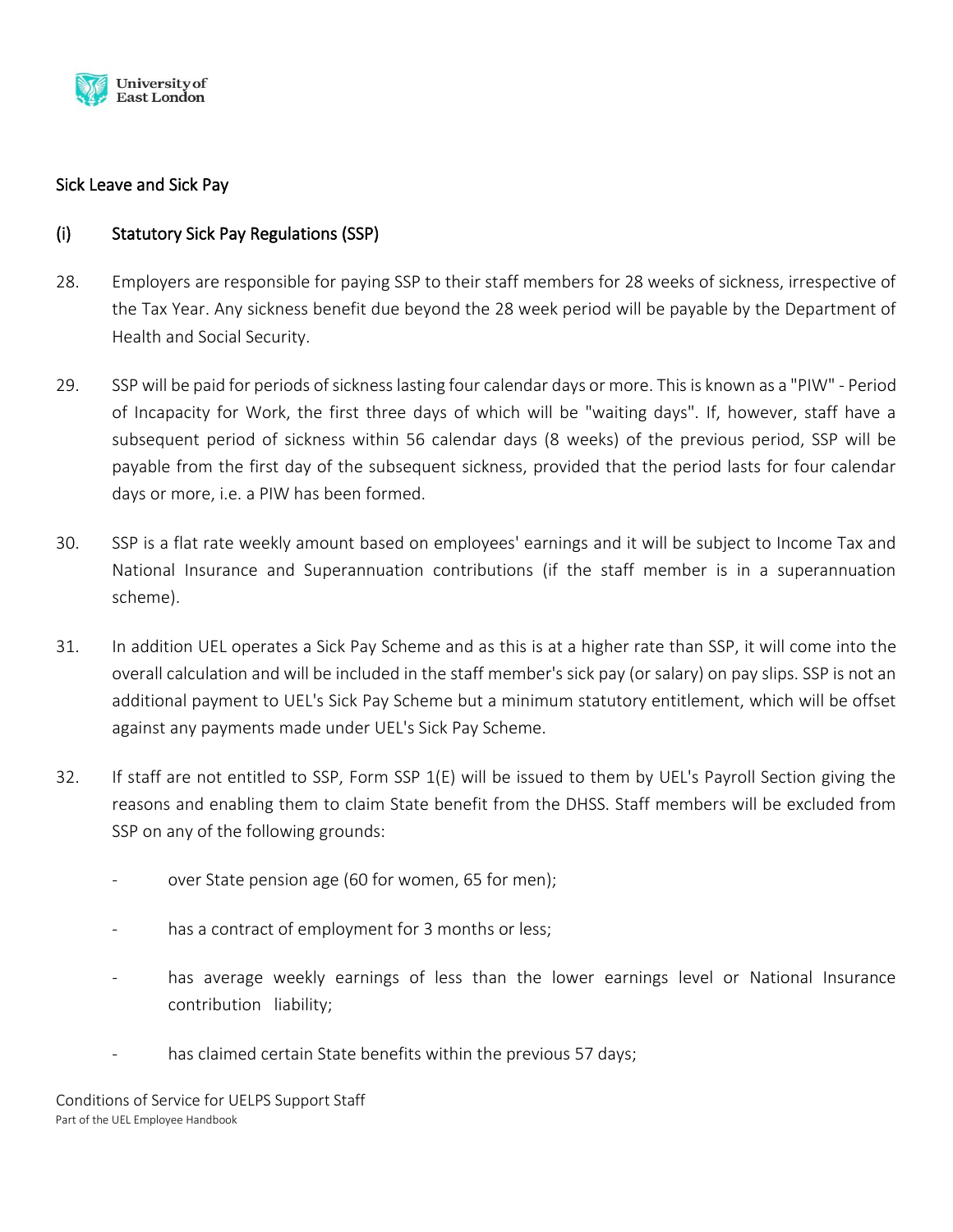

- has done no work under the contract of employment;
- goes sick during a stoppage of work at UEL due to an industrial dispute, unless they have not taken part in the dispute, and has no direct interest in it;
- falls sick during the "disqualifying period" related to pregnancy. (This period begins with the 11th week before the expected week of confinement and runs for 18 weeks);
- has already been due all the SSP they are entitled to from UEL or their previous employer(s)
- is abroad outside the European Community;
- is in legal custody.
- 33. Staff members who are still sick when UEL's liability to pay SSP is due to end will receive, normally at the beginning of the twenty third week, a transfer form SSP1 (T) from UEL's Payroll Section. If, for any reason, UEL's liability is due to end before the 23rd week is reached, the SSP1 (T) will be issued two weeks in advance of the end of liability. This form enables the employee to claim state benefit from their local DHSS office once SSP ceases.
- 34. Women who chose to pay reduced rate National Insurance contributions could be entitled to SSP even though they are not entitled to the present State benefits. (Statutory Condition)

# (ii) Occupational Sick Pay

35. UEL staff members are entitled to Occupational Sick Pay if they are absent from duty owing to illness (which term is deemed to include injury or other disability), subject to their compliance with UEL's Code of Practice on the Management of Sickness Absence. This entitlement is as follows:

| During 1st Year of Service                    | 1 month's full pay and (after completing of 4 months' service) and    |
|-----------------------------------------------|-----------------------------------------------------------------------|
|                                               | 2 months' half pay                                                    |
| During 2nd Year of Service                    | 2 months' full pay and 2 months' half pay                             |
| During 3rd Year of Service                    | during 3rd year - 4 months' full pay and 4 months' half pay           |
| During 4th & 5 <sup>th</sup> Years of Service | during 4th and $5th$ year - 5 months' full pay and 5 months' half pay |
| After 5 Years Service                         | 6 months' full pay and 6 months' half pay                             |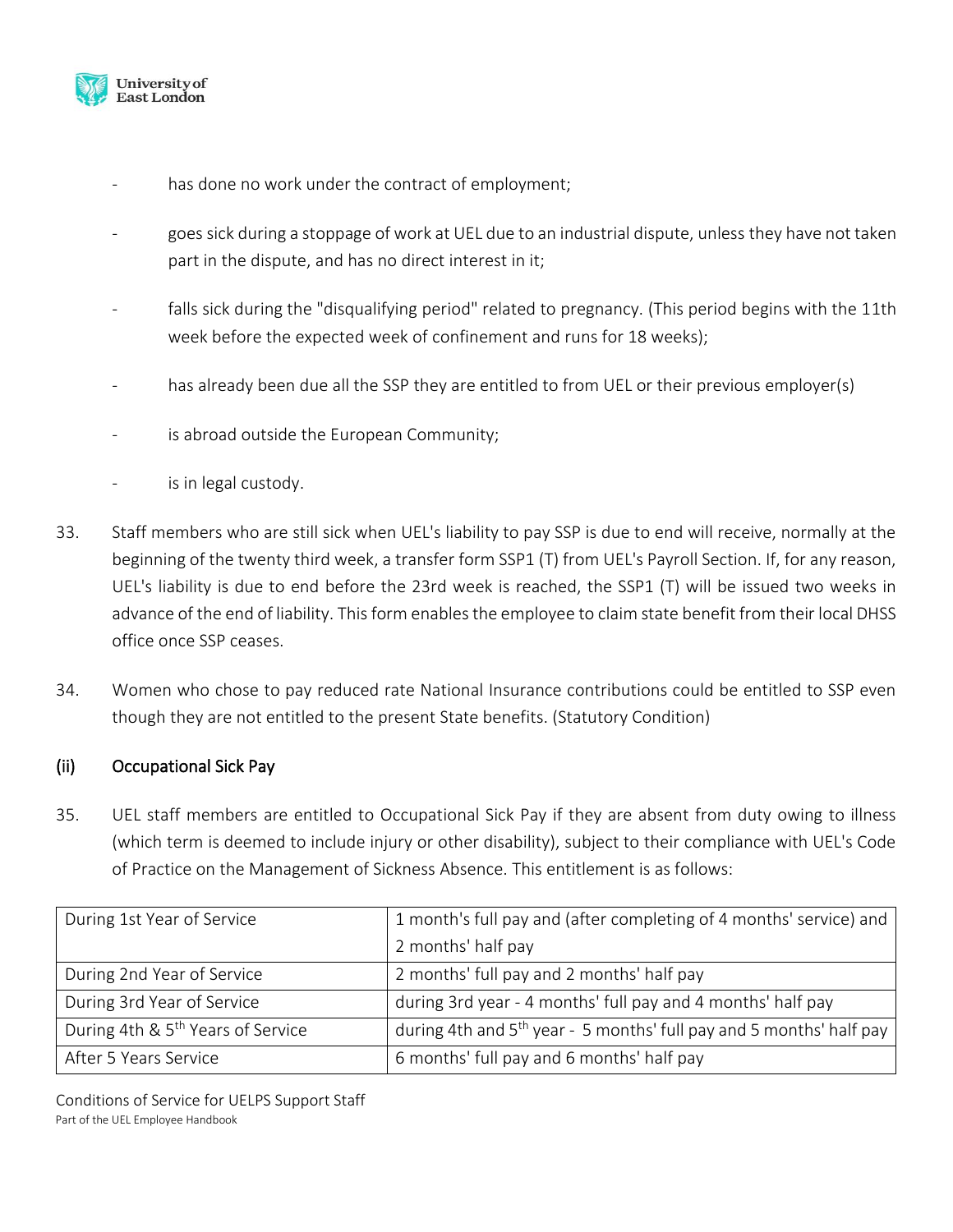

Note: For occupational sick pay entitlement record purposes "one month" shall be deemed to be equivalent to 22 working days.

### (iii) Calculation of Occupational Sick Pay

- 36. Sick pay shall be paid in respect of any absence due to illness or injury by deducting from the period of benefit appropriate to their service on the first day of absence the total of the periods of absence due to illness during the twelve months immediately before the first day of absence.
- 37. In totalling the periods of absence no account shall be taken of any unpaid absence on sick leave.
- 38. For the purpose of determining the appropriate period of sick pay all the staff member's previous continuous service shall be calculated.
- 39. Where a staff member is receiving sick pay, they will continue to receive it if a public holiday occurs during sick leave. Where a staff member has used up their entitlement to sick pay, no payment will be made (other than SSP, if applicable) in respect of a public holiday occurring during their period of sick leave.
- 40. In determining the normal pay of a staff member during sick leave, UEL shall include (i) regular overtime payments made to staff whose terms of employment provide that they must, each month, work hours in excess of the usual hours (and for which overtime payment is made as a regular addition to salary).
- 41. An allowance shall not be paid in a case of accident due to active participation in sport as a profession, nor in a case in which the absence is due to a staff member's own misconduct, unless UEL decides otherwise.

### (iv) Grant of Sick Pay to Victims of Crimes of Violence

42. Where a staff member is absent from work because of an injury and a claim has been made to the Criminal Injuries Compensation Board, and the employee is qualified to receive sick pay, they will receive it without them being required to refund any proportion of it from the sum which the Compensation Board may award, and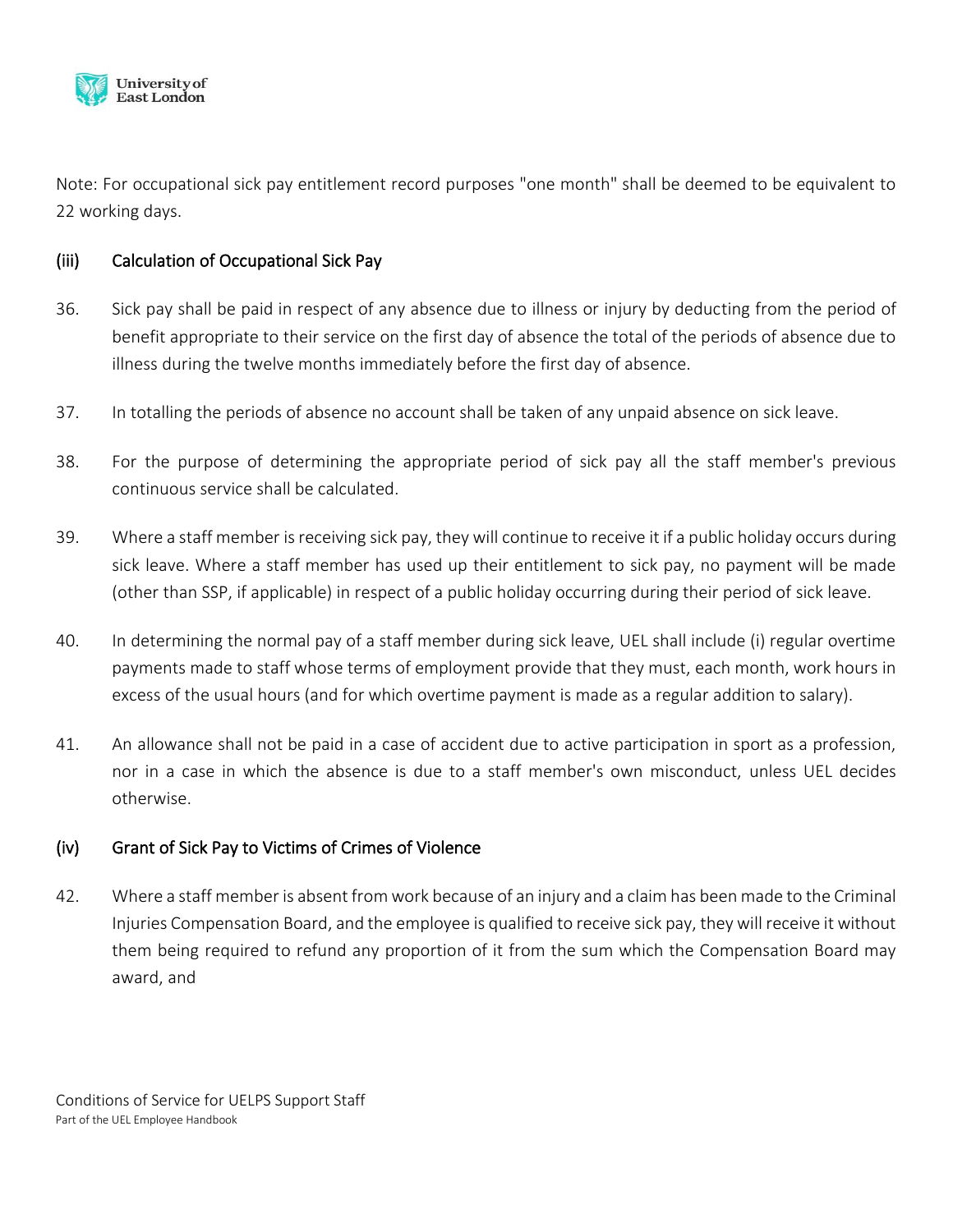

43. Where an award has been made to the staff member by the Compensation Board, UEL will reduce all or part of the period of sick leave caused by the injury in calculating the staff member's future entitlement to sick pay, on consideration of all the circumstances.

### (v) Protracted Illness

- 44. Applicable to staff appointed on Contracts of Employment on or before 31st January 1995 only.
- 45. UEL has a Protracted Illness Scheme for support staff, as follows: -
- 46. Members of staff (except those specified in paragraph vii below) who become entitled to sickness pay shall, if their absence exceeds the ordinary period of full sick pay, be entitled to an extension of that period in accordance with the following provisions.
- 47. An additional period of full sick pay, following the ordinary period of full sick pay to which the staff member is entitled, shall be added in proportion to their UEL service in accordance with the scale set out below:

| <b>Years of Service</b> | Additional months at full sick pay |
|-------------------------|------------------------------------|
| Under 5                 | Nil                                |
| 5 and under 10          |                                    |
| 10 and under 15         | 4                                  |
| 15 and under 20         | 6                                  |
| 20 years and over       | 8                                  |

- 48. The Director of HR Services may, at their discretion, award an additional period, not exceeding two months, of full sick pay to members of staff with less than five years service.
- 49. All periods of additional full sick pay shall be accumulative unless, and until, an interval of twelve months elapses between the end of one illness and the commencement of another. In determining the maximum amount of additional months of full sick pay to which an staff member may be entitled, on their first day of absence due to illness, the periods of additional full sick pay receivable since the last such interval will be combined and be deducted from the amount appropriate to the staff member under the scale set out in paragraph 47 above.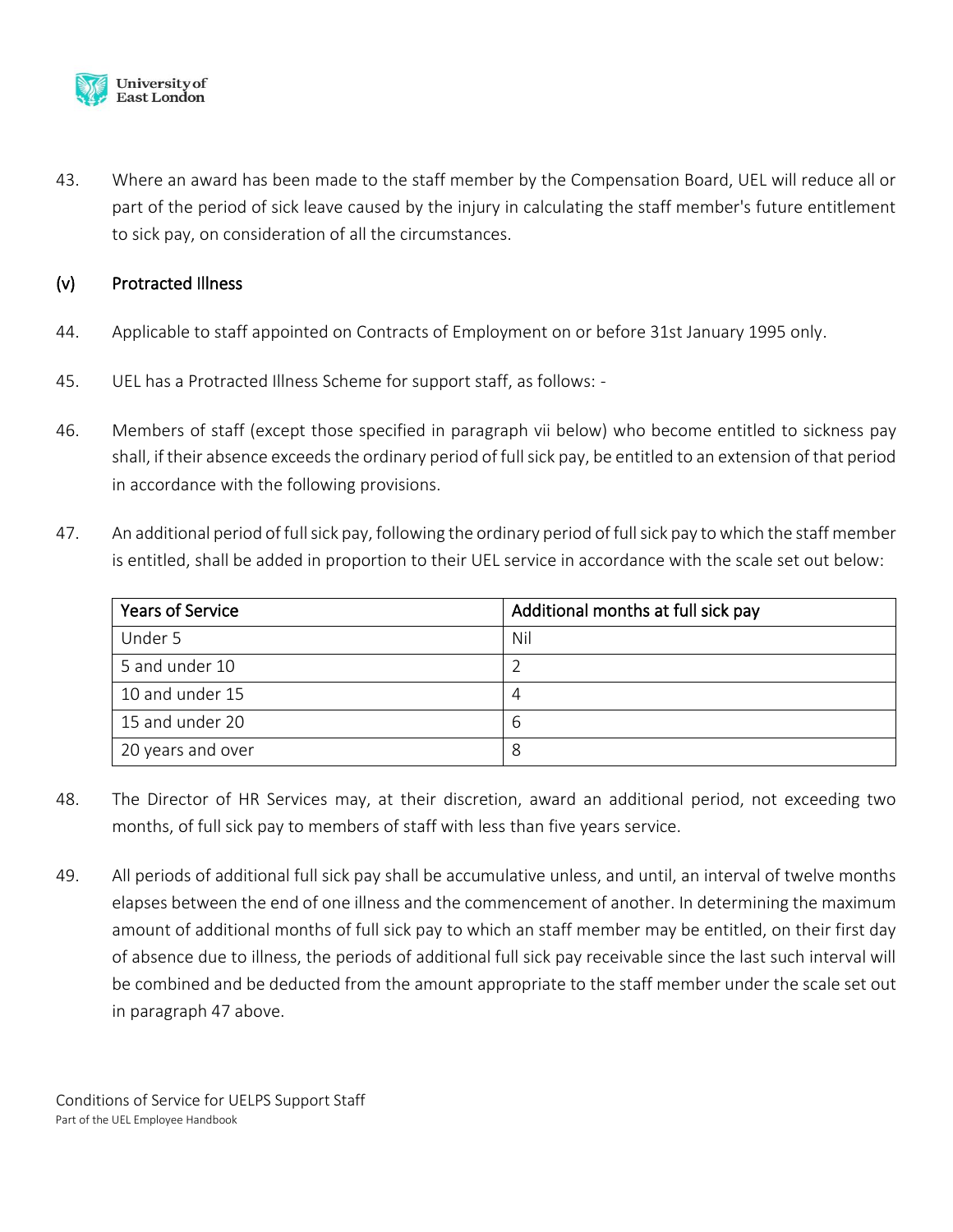

- 50. The sum paid to a staff member under this Scheme will not exceed the amount, if any, paid in respect of the illness from the Department of Health and Social Security (but excluding the personal element of the amount received as a treatment allowance from the DHSS) the staff member's full pay. A staff member is required to declare to UEL their entitlement to benefit etc. from the DHSS and any subsequent alteration in the circumstances in which UEL shall be entitled to determine the benefit etc. by reference to the maximum benefit, etc. obtainable.
- 51. Married women and widows exercising their right to be exempted from the payment of full National insurance contributions shall be deemed, in regard to the Scheme for sickness payments, to be insured in their own right, and in their case, deductions will be made from full and half-pay of an amount equal to the benefit that would have been receivable had full National Insurance contributions been paid.
- 52. For the purposes of this Scheme:

'Illness' means sickness and/or industrial injury within the scope of the National Insurance Act, 1946, or the National Insurance (Industrial Injuries) Act, 1946, as amended or affected from time to time by any subsequent legislation.

'Ordinary period of full sick pay' means the appropriate period of sick pay to which a staff member is entitled under UEL's Sick Pay Scheme.

'Staff member's service' means the staff member's continuous service with UEL together with, in the case of employees transferred to UEL, their continuous service up to and including 1.9.70 with their then employing local authority, immediately prior to the first day of their absence due to illness.

'Month' means four weeks and two days.

# vi) Contact with Infectious Diseases, etc. - Persons Deemed to be Incapable of Work.

53. A staff member who in accordance with the National Insurance Act is prevented from attending their place of employment because of contact with infectious disease shall notify their Dean of School/Director of Service immediately and shall be entitled to receive full pay, less any benefits payable under the Act. A period of absence on this account shall not be reckoned against the staff member's entitlement to normal sick leave.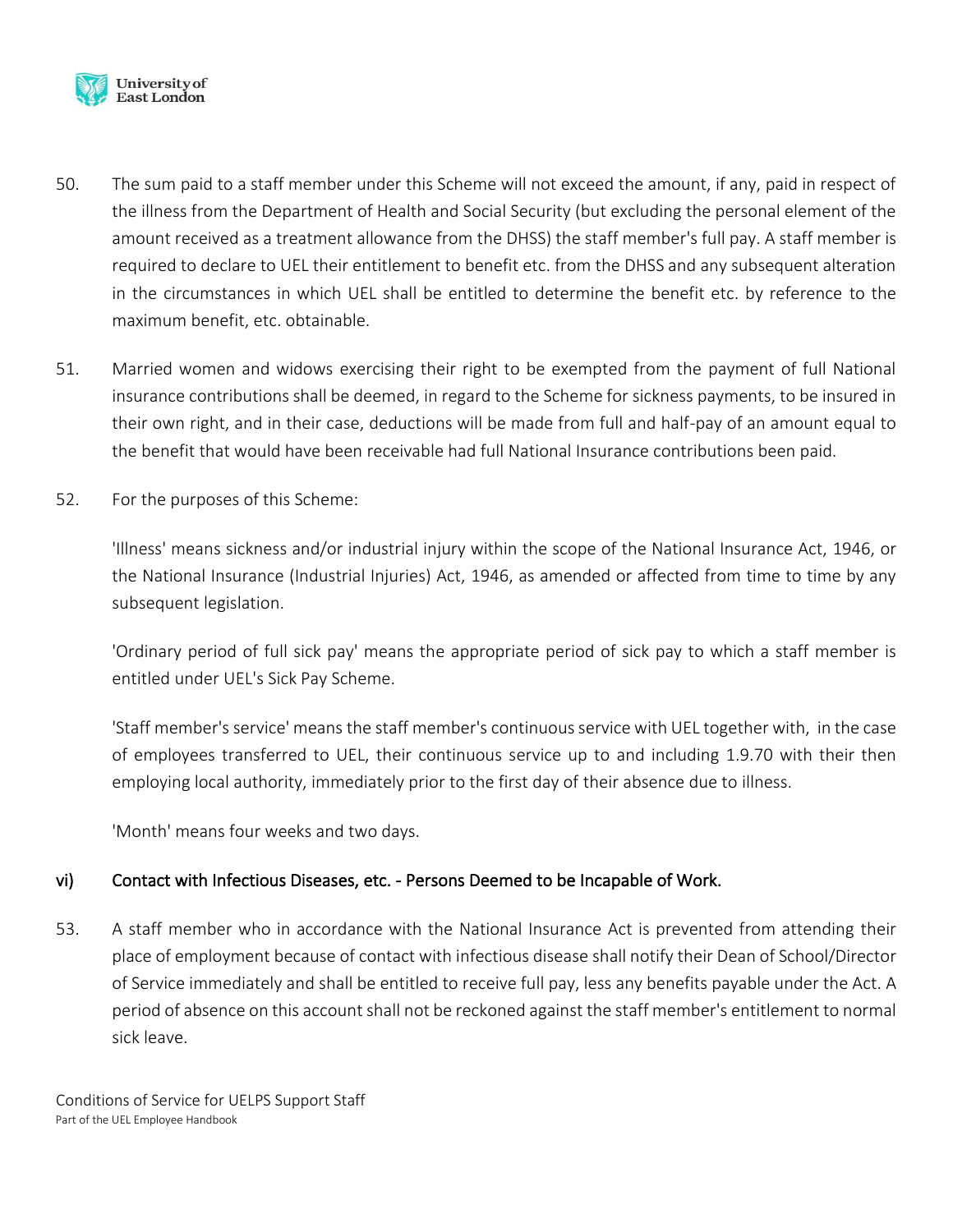

54. In the case of contact with other infectious or contagious diseases the staff member should not stay away from duty if they feel well.

### (x) Absence as a result of an Accident

55. A staff member who is absent as the result of an accident shall not be entitled to an allowance if damages may be receivable from a third party in respect of such accident. In this event, UEL may, having regard to the circumstances of the case, advance to the staff member a sum not exceeding the sickness allowance provided under this Scheme, subject to the staff member undertaking to refund to UEL the total amount of such allowances of the proportion in the amount of damages received. Any period of absence in such a case where a refund of the monies paid is made to UEL in full, shall not be recorded for the purposes of this scheme. Where, however, the refund is made in part only, UEL may at its discretion decide to what extent, if any, the period of absence may be so recorded.

### (xi) Reimbursement of Cost of Doctors' Statements

- 56. Where for the purposes of qualifying for an allowance under this Scheme UEL requires a doctor's statement from any employee, and shall reimburse any cost incurred in obtaining such doctors' statements.
- 57. It is essential that all staff comply with these procedures. If they do not, there is every possibility that they will fail to receive benefits to which they are entitled.
- 58. Should staff require advice in respect of sickness provisions they should contact HR Services.

### Pension Scheme – UEL's Retirement and Pension Plan

- 59. UEL's Retirement and Savings Plan is a defined contribution scheme where the level of your pension is based on the value of your Plan's investments and the market annuity rate when you retire.
- 60. This scheme is provided by Friends Life, who have been selected by the Universities and Colleges Employers Association (UCEA) as the scheme provider across the HE Sector.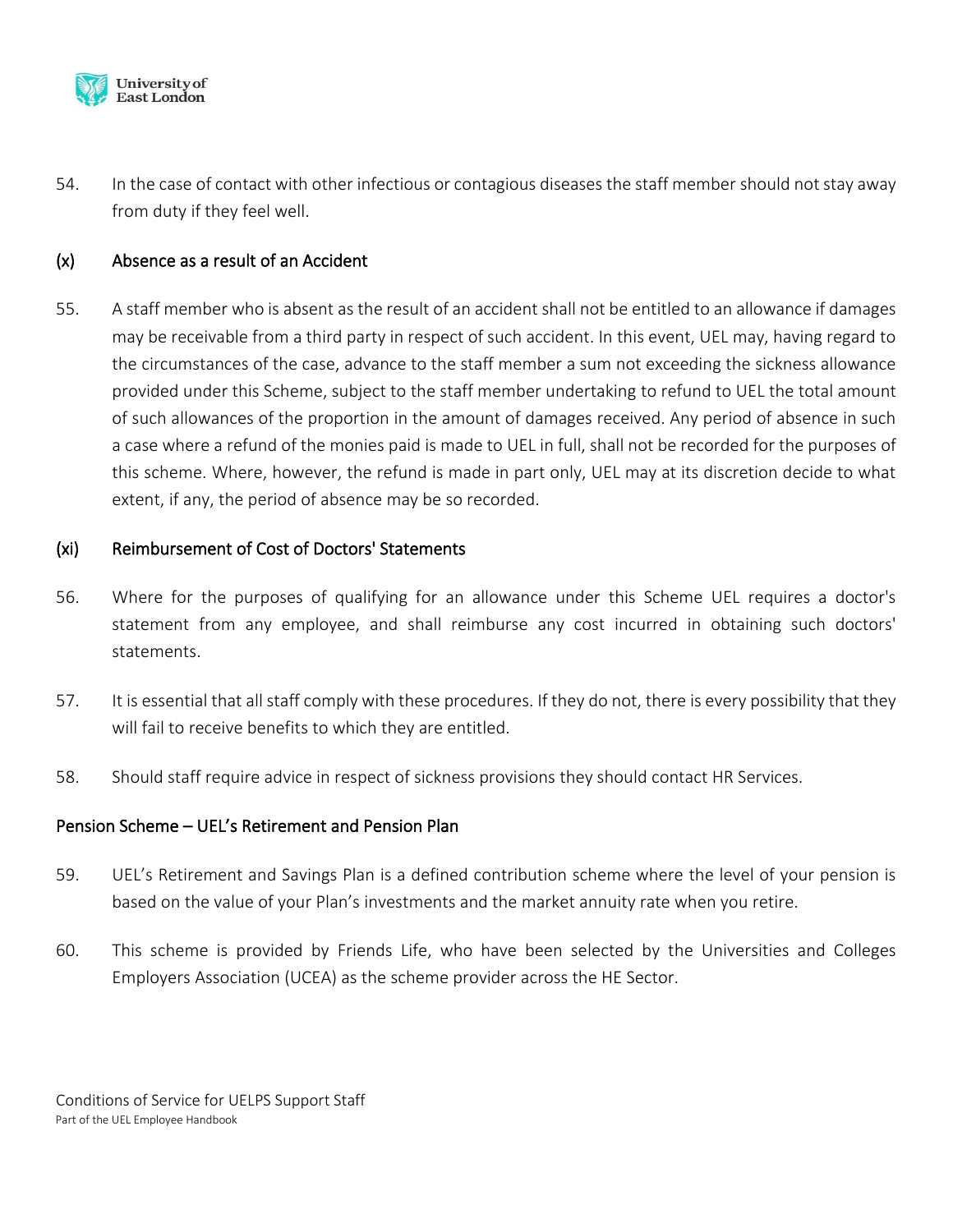

# Key benefits

- UEL, or UELPS (dependent upon who your employer is) will contribute 10% of your pensionable pay towards the scheme (with no employee contribution required from you).
- Death- in-service benefits and ill-health provisions at no cost to you will be included, the details of which will be given to you shortly;
- A suggested retirement age in line with State Pension Age;
- The option for you to pay additional contributions which will be matched by UEL in a ratio of 1.5% for each contribution you make of 1%, up to a maximum contribution from you of 4%. If you choose to contribute the maximum 4%, you can have a total contribution of 20% into the scheme (UEL paying 16% and you paying 4%).

### Liability

- 61. Friends Life is responsible for providing the Retirement and Savings Plan and UEL and UELPS accepts no liability for any Friends Life acts or omissions involved, as the staff member will be entering into an agreement with Friends Life. However, the decision to appoint Friends Life has been taken on the basis of detailed professional advice and by considering the suitability of the arrangement for our staff, which we take very seriously.
- 62. UEL and UELPS have made a significant financial commitment by introducing this scheme so we want it to be a valued and successful arrangement for our staff. A governance group will regularly review the scheme and it reserves the right to replace Friends Life as the selected provider in the future, if necessary.

### How much will you get from your UEL Retirement and Pension Plan when you retire?

63. Friends Life can provide you with an estimate of the income you might get once you reach pension age.

### The pension scheme

64. You will receive a statement each year from Friends Life showing how much money has gone into your pension pot and how it is progressing.

For information on the Plan, please contact: